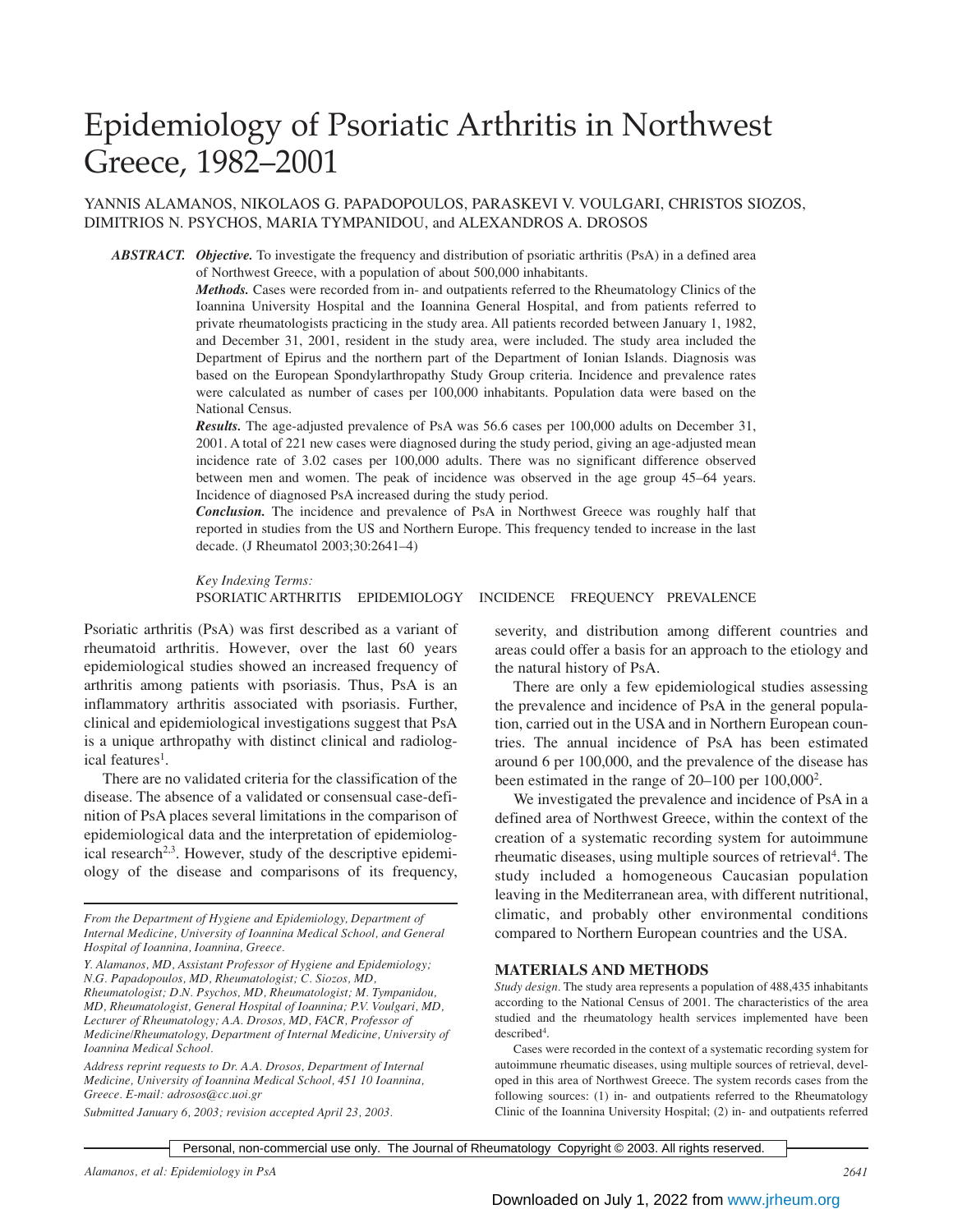to the Rheumatology Clinic of the Ioannina General Hospital; and (3) patients referred to the 8 private rheumatologists practicing in the study area. These 3 sources represent all points where patients diagnosed with PsA could be referred in the area studied. The patients directly contacted a rheumatologist, or were referred by the 5 small general hospitals that provide general health services in the region, by the dermatology clinic in the University Hospital, or by private dermatologists practicing in the area. Diagnosis was based on the European Spondylarthropathy Study Group (ESSG) criteria5 . Specifically, any patient with psoriasis and inflammatory spinal pain or peripheral lower limb synovitis was considered to have PsA. All patients were retrospectively identified using the ESSG criteria.

*Analysis.* All patients referred between January 1, 1982, and December 31, 2001, resident in the study area, were included in the study. An incidence case was defined as any PsA patient, diagnosed during the study period, resident in the study area for at least one year before the diagnosis. A prevalence case was defined as any PsA patient who was a resident of the study area on December 31, 2001. The prevalence rate on December 31, 2001, represents a cumulative prevalence rate. Incidence and prevalence rates were calculated as the number of cases per 100,000 inhabitants. Confidence intervals (CI) were calculated following the normal distribution. Age-adjusted rates were estimated according to the direct method using the Greek population (2001 National Census). The software used was Microsoft Excel 2000 and Epi Info version 6. Population data were based on the 1981, 1991, and 2001 National Censuses.

#### **RESULTS**

The main characteristics of patients with PsA diagnosed during the period 1982–2001 in Northwest Greece are presented in Table 1. A total of 221 cases were diagnosed among the adult population (age 16 years and over) representing a mean annual incidence of 2.98 cases per 100,000 adult inhabitants (95% CI 1.50–4.46).

*Clinical characteristics.* Most PsA patients (76.9%) presented with skin involvement before the disease onset; 71.0% presented with asymmetrical polyarthritis, 10.4% of patients with distal interphalangeal joint involvement, and 10.4% with axial involvement. Finally, 8.1% of our patients had symmetrical polyarthritis and none arthritis mutilans<sup>6</sup> (Table 1).

*Incidence and prevalence rates.* Figure 1 shows the incidence of the disease during the study period (1982–2001). The mean annual incidence rates are higher in the age group 45–64 for both sexes, although men present an increased incidence in the elderly also. The age-adjusted mean annual



| Patients, n                                         | 22.1                  |
|-----------------------------------------------------|-----------------------|
| Women/Men                                           | 113/108               |
| Age at diagnosis, yrs (mean $\pm$ SD) [range]       | 47.70 (14.61) [16-82] |
| Age at disease's onset, yrs (mean $\pm$ SD) [range] | $41.97(14.14)[16-78]$ |
| Age at psoriasis appearance, yrs (mean $\pm$ SD)    |                       |
| [range]                                             | 32.98 (16.02) [7-77]  |
| Skin involvement before disease onset, %            | 76.9                  |
| Asymmetrical polyarthritis, %                       | 71.0                  |
| Classical PsA with DIP involvement, %               | 10.4                  |
| Symmetrical polyarthritis, %                        | 8.1                   |
| Axial involvement, %                                | 10.4                  |
|                                                     |                       |

DIP: distal interphalangeal joints



*Figure 1.* Mean annual incidence rates (cases per 100,000 inhabitants), by sex and age.

incidence rate for the adult population was 3.02 (95% CI 1.55–4.49) cases per 100,000 (2.87 for men, 3.14 for women).

Figure 2 shows the prevalence of PsA in the population studied, by December 31, 2001. The age adjusted prevalence rate for the adult population was 56.6 (95% CI 49.9- 63.2) cases per 100,000 inhabitants (54.3 for men, and 57.9 for women).

The changes in the incidence of diagnosed PsA are presented in Table 2. There is a significant increase of mean annual incidence rates between 1982–1991 and 1992–2001.

Four deaths were observed in the incidence cohort of 221 PsA patients diagnosed during the study period, while 10 patients were lost to followup; 2 died from cardiovascular diseases, one developed miliary tuberculosis, and one died in a car accident.

#### **DISCUSSION**

Descriptive epidemiology of PsA is limited to a few population-based studies from Nordic countries and the study of the Rochester Epidemiology Project<sup>2,7-9</sup>. The annual incidence rate was found to be 6.1/100,000 inhabitants in Finland (95% CI 4.6–7.6)<sup>7</sup>. In Olmsted County (Minnesota, USA), the annual incidence was 6.59/100,000 inhabitants (95% CI 4.99–8.19) and the prevalence 101/100,000 (95%





Personal, non-commercial use only. The Journal of Rheumatology Copyright © 2003. All rights reserved.

*2642 The Journal of Rheumatology 2003; 30:12*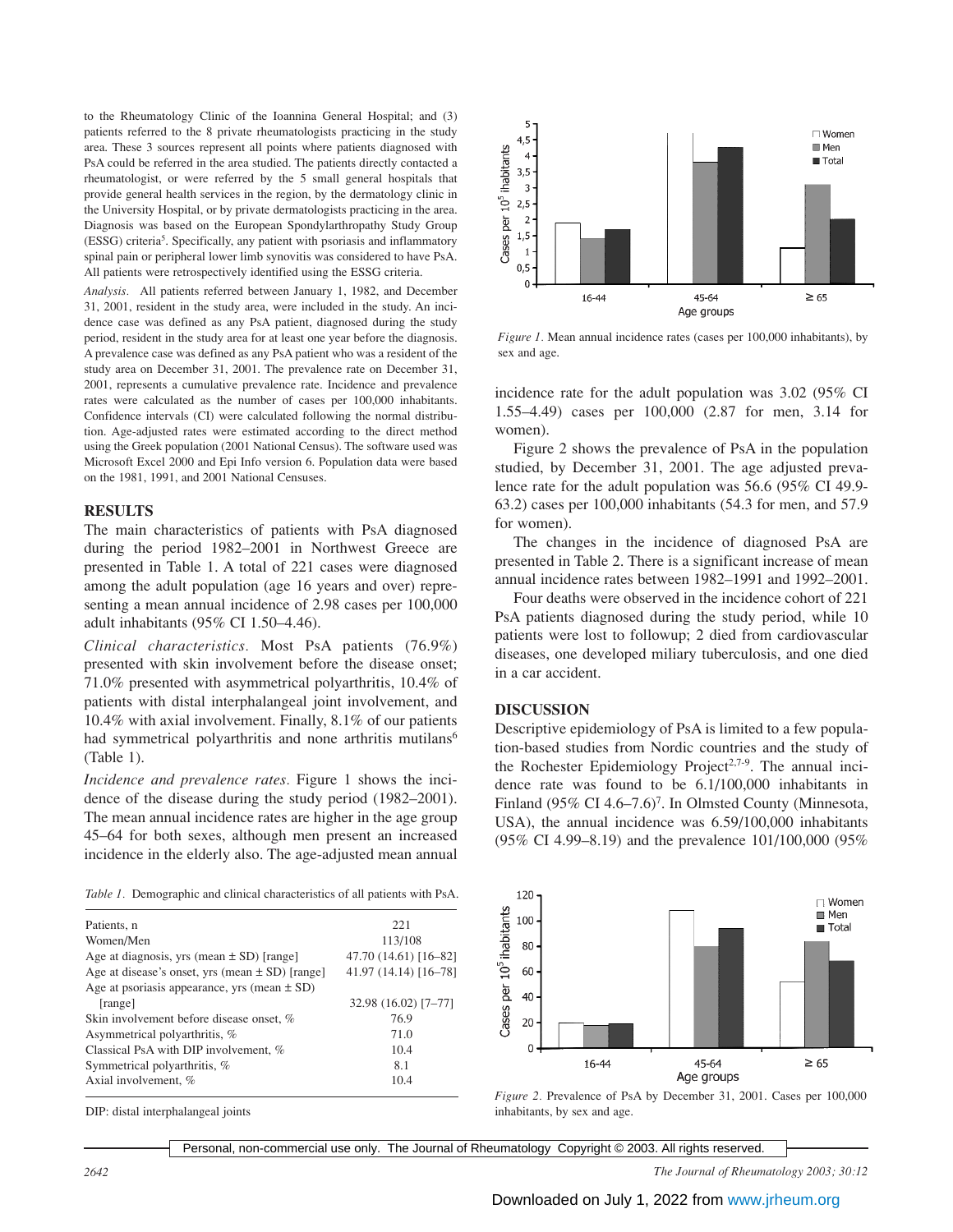*Table 2.* Age adjusted mean annual incidence rates per 10<sup>5</sup> inhabitants for 10 year periods.

|       |                     | 1982–1991 (95% CI) 1992–2001 (95% CI) |
|-------|---------------------|---------------------------------------|
| Women | $2.18(0.51 - 3.85)$ | $3.80(2.15 - 5.45)$                   |
| Men   | $1.74(0.1 - 3.38)$  | $3.73(2.01 - 5.45)$                   |
| Total | $1.96(0.47-3.45)$   | $3.76(2.32 - 5.26)$                   |

CI 81–121). It is important to state that the Finnish study excluded patients with onset of psoriasis after the development of arthritis, while the US and our study included these patients. Although case identification was based on different criteria and methods for each study, their results suggest similar incidence and prevalence rates, considering the 95% CI presented by the authors.

Our results indicate a lower incidence compared to the incidence rates observed in Finland and in Olmsted County, Minnesota<sup>7,8</sup>. These differences are probably due to the different diagnostic criteria used. We applied the ESSG criteria, while the above studies simply counted patients with arthritis and psoriasis. We believe that the ESSG criteria are more reliable, while counting psoriasis with arthritis may lead to overestimation, since psoriasis may be associated with gout or pseudogout arthritis or even with osteoarthritis (Heberden's or/and Bouchard's nodules). These findings could be explained also by a probable underestimation of PsA cases in the area studied. On the other hand, epidemiological data suggest a relatively low frequency and a milder expression of other autoimmune rheumatic conditions in Northwest Greece, as well as in other southern European countries<sup>4,10,11</sup>. Finally, there are no valid data on the frequency of psoriasis in the study area or in other areas in Greece.

We used several sources for case identification, in the context of a systematic recording system, to reduce a potential underestimation of PsA cases and avoid bias. It has been reported that by using multiple sources of retrieval the completeness of data collection is considerably increased<sup>12</sup>. However, it is possible that a small number of PsA patients could have escaped our recording system. A number of patients could remain undiagnosed, mainly in rural areas, where health services are less developed than in urban centers. This could be true mainly for milder cases of the disease. In addition, milder cases of disease might be diagnosed and treated by other physicians. Misclassification of some cases could also be a source of underestimation, as diagnostic criteria of the disease remain partly uncertain. On the other hand, it is important to note that access to the rheumatology clinics of Ioannina is relatively easy for all inhabitants of the area studied, and private rheumatologists are practicing in 4 of the 6 districts in the area. Patients initially diagnosed by other physicians are usually also referred to a rheumatologist. As a consequence, we do not

expect any significant underestimation of PsA frequency in the area studied, with the exception of cases presenting a mild expression of the disease, mainly during the first years of the study period.

Genetic, ethnic, environmental, and therapy-related factors have been discussed as factors possibly associated with the occurrence of  $PsA^{1,2,13-16}$ . A number of reports suggest differences in the manifestations of PsA in different ethnic groups $17,18$ . There are no studies comparing the frequency of the disease among different ethnic or racial groups. However, it is reported that oral steroids or pregnancy may influence the development of PsA in patients with psoriasis<sup>16</sup>. The residents of Northwest Greece are a relatively homogeneous Caucasian population. Dietary factors such as olive oil and fish consumption or even the Mediterranean diet could offer a protective effect of disease development. In addition, sun exposure and ultraviolet radiation may have immunosuppressive properties<sup>19,20</sup>. Finally, the milder climate conditions in the Mediterranean area may also contribute to different environmental factors from those of the US and Northern European countries. However, the role of these factors remains uncertain. Further study is needed to investigate the possible role of genetic and environmental factors in the epidemiology of PsA in the area.

It is important that a significant increase of PsA incidence was observed during the study period. This finding could be partly interpreted by an increased recognition of the disease during the last years. This increase of diagnosed cases with time was not observed for other autoimmune rheumatic diseases in the area studied<sup>4,10</sup>. Further observation of disease occurrence in the area for the next years is needed to understand this trend.

Regarding the gender discrepancy, our results are similar to those of the Minnesota study, with a slight preponderance of female cases. The Finnish study found a slight preponderance of male cases. The peak of age-specific incidence rates observed in our study was similar to those found in Finland and in Olmsted County, Minnesota. This suggests a common epidemiological profile of the disease in different populations, studied by different methods of case-definition and different case-recording systems.

The mortality observed among our PsA patients was low, although cases lost from the followup could represent an increased number of deaths. The study from Olmsted County presented a similar picture, although another study, based on patients who were seen in a tertiary referral center, showed a standardized mortality ratio of about 1.6 in comparison to the general population. However, it is normal that community-based studies of PsA present better prognosis compared to studies based on referral centers, because of differences in the severity of cases $8,21$ .

It is important to point out that the few epidemiological studies of PsA were based on different methods and sources of retrieval. The Olmsted County study (carried out during